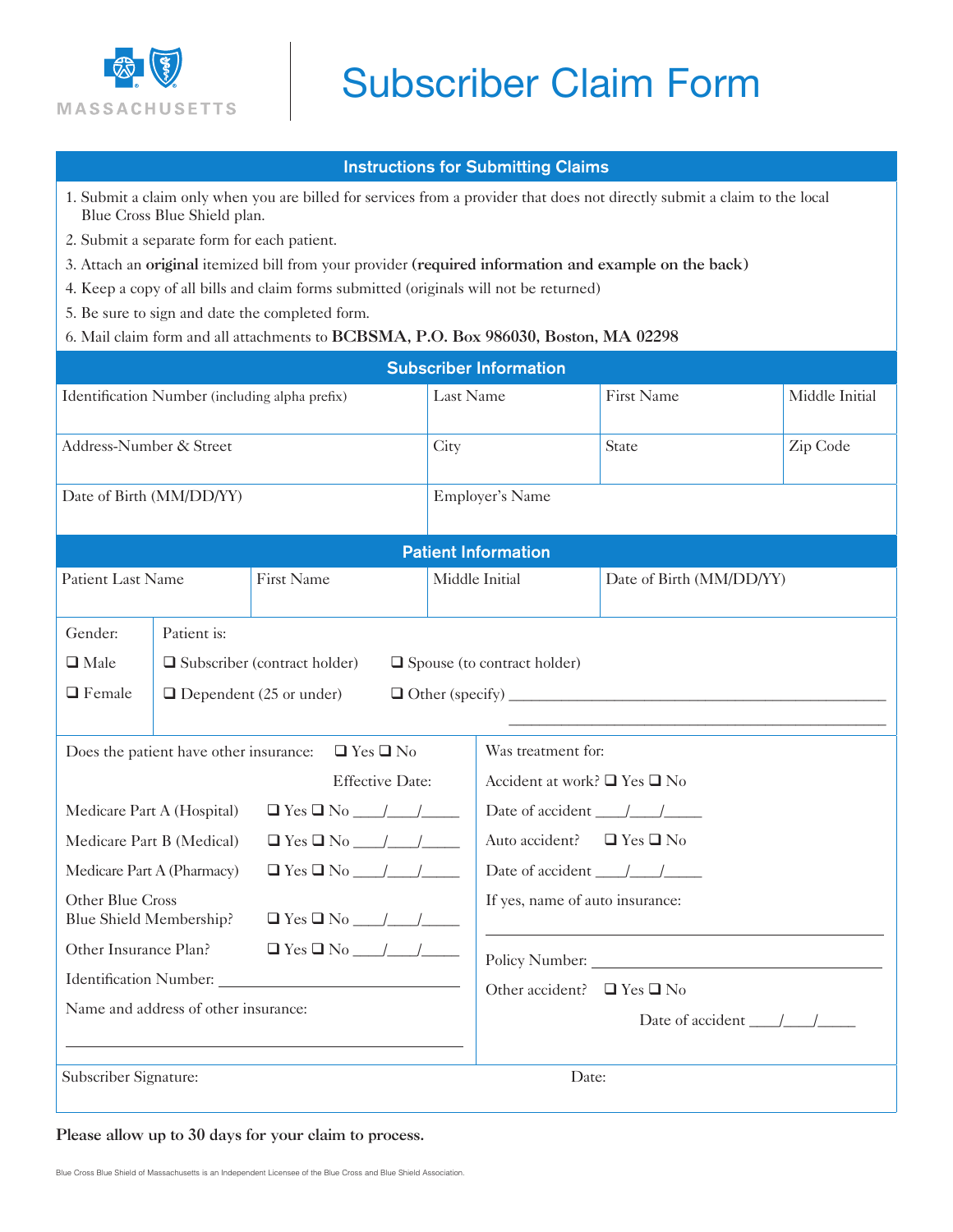| <b>Example of a Complete Itemized Bill</b>                                                                                   |                                                              |  |  |  |  |  |
|------------------------------------------------------------------------------------------------------------------------------|--------------------------------------------------------------|--|--|--|--|--|
| Smith Speech Center<br>123 Main St.<br>Boston, MA 12345                                                                      |                                                              |  |  |  |  |  |
| To: Joe Smith<br>15 Elm St.<br>Anytown, MA 12345                                                                             | Patient Name: Joan Smith<br>Referring Doctor: Dr. John Jones |  |  |  |  |  |
| Jane Johnson, SLP, CCC $\leftarrow$<br>Provider<br><b>Credentials</b><br>Speech-Language Pathologist<br>License $# Y7777777$ | NPI: 99-9999999                                              |  |  |  |  |  |

| Procedure Code(s)               | Units                     | <b>Procedure Description</b> | Date of Service | Amount                                   |
|---------------------------------|---------------------------|------------------------------|-----------------|------------------------------------------|
| 92507                           |                           | Speech-Language Therapy      | 10/5/2008       | <b>Itemized</b><br>$$72.50$ <<br>Charges |
| 92507                           | 2                         | Speech-Language Therapy      | 11/3/2008       | \$145.00                                 |
| Diagnosis Codes: 784.50, 315.31 | <b>Total: \$290.00</b>    |                              |                 |                                          |
|                                 | <b>Payments: \$290.00</b> |                              |                 |                                          |
|                                 |                           |                              |                 | <b>Balance Due: \$0.00</b>               |

Please note that your bill does not need to look exactly like the example above, but MUST contain the following required information:

- 1. A letterhead from the provider that MUST include all of the following:
	- Provider name
	- Provider address
	- Provider NPI or License Number
	- Provider credentials, i.e., the initials associated with the educational degrees the provider has earned. Examples include: MD, LICSW, DC, PT, OT, ST
- 2. Patient's name
- 3. Date(s) of service
- 4. Itemized charges for each date of service and type of service received
- 5. Procedure codes (HCPCS/Revenue codes) for all services received
- 6. Diagnosis code(s) for services received
- 7. Number of Units-this is the number of times a service was performed on a particular date of service. This is required for occupational, physical & speech therapies, anesthesia and chiropractic services.
- 8. Attach any related claim summaries or Explanation of Medicare Benefit Forms you may have received for these services, including those received from other insurance companies.
- 9. When submitting a claim for PRESCRIPTION DRUGS, you must submit an itemized receipt from your pharmacy that includes:
	- National Drug Code (NDC)
	- Name of drug
	- Date dispensed
	- Quantity dispensed
	- Name of prescribing physician

To view processed claims, visit our website http://www.bluecrossma.com/wps/portal/members/. If you have not already registered for Member Central, click Create an Account and follow the directions.